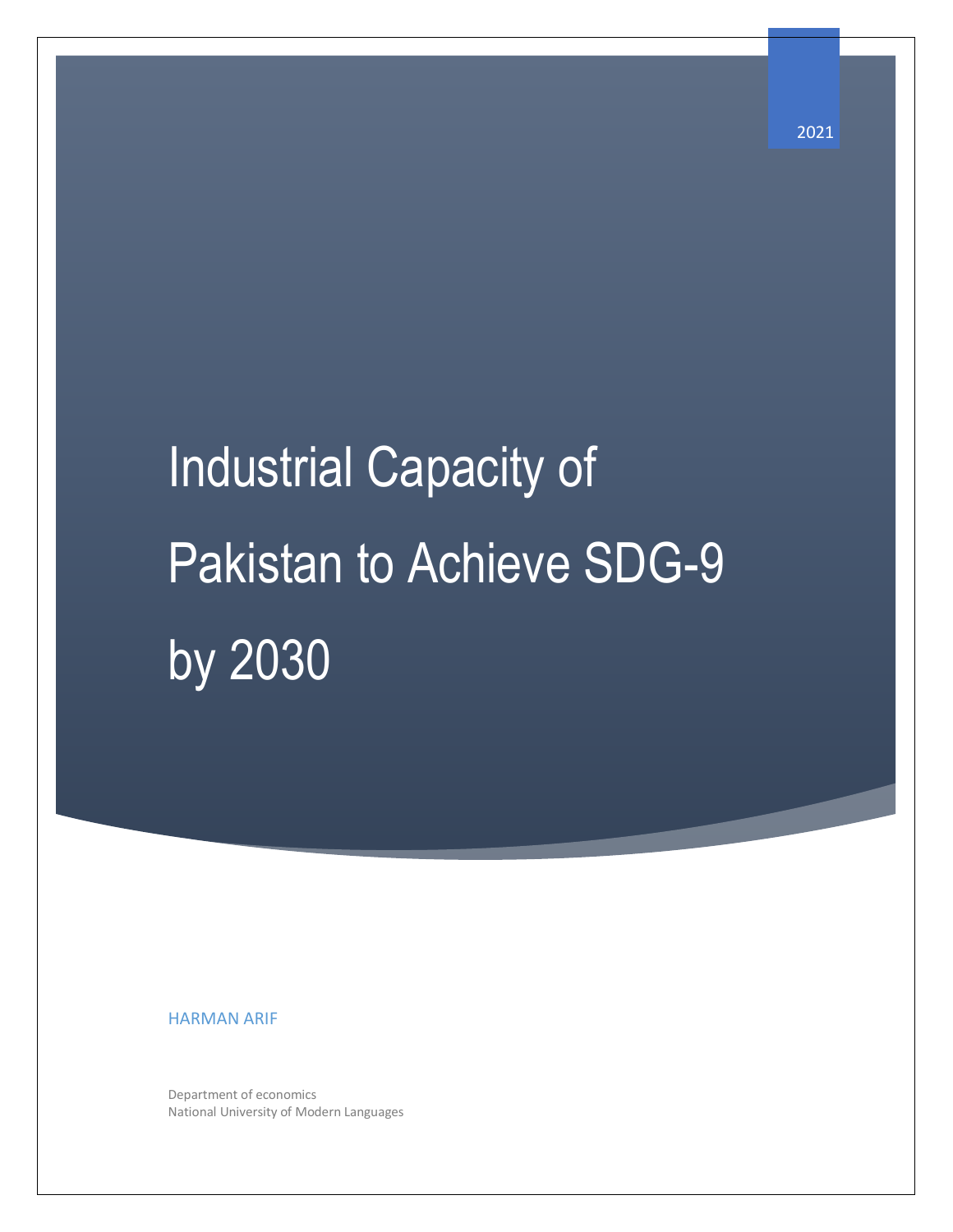# *Abstract*

*United Nations (UN) Members States agreed on seventeen (17) Sustainable Development Goals (SDGs) on September 25, 2015 to make huge development on various factors by 2030. SDG 9 is related to building resilient infrastructure, promote inclusive and sustainable industrialization and foster innovation. The research is conducted to gauge SDGs in case of Pakistan by deploying systematic review method. The objectives of the research are to analyze the industrial capacity and status of Pakistan to achieve SDG 9; moreover the research will forward disaggregated recommendations for core industrial sectors in the country.* 

*The study found that Pakistan has received a global rating of 55.6 on the SDGs, compared to a much higher regional average of 63.3 and even lowers than regional neighbors Bangladesh (56.2) and India (58.1). Due to the perspective of SDGs, 70% of the development is under the provincial government, while around 30% of responsibility is under the federal authority. By 2023, the industry has the potential to grow from \$1 billion to \$5 billion in size. In this way, the first step toward attaining SDG 9 is to construct quality, reliable, sustainable, and resilient infrastructure to enable economic development and human well-being. The research concludes that Pakistan still lacking far behind the targets of SDG 9, but a joint strategy devised by the Government, industrial sector, and chambers of commerce and industries would help to attain SDG 9 by the year 2030.*

**Keywords**: SDGs, Economy, Industry, Pakistan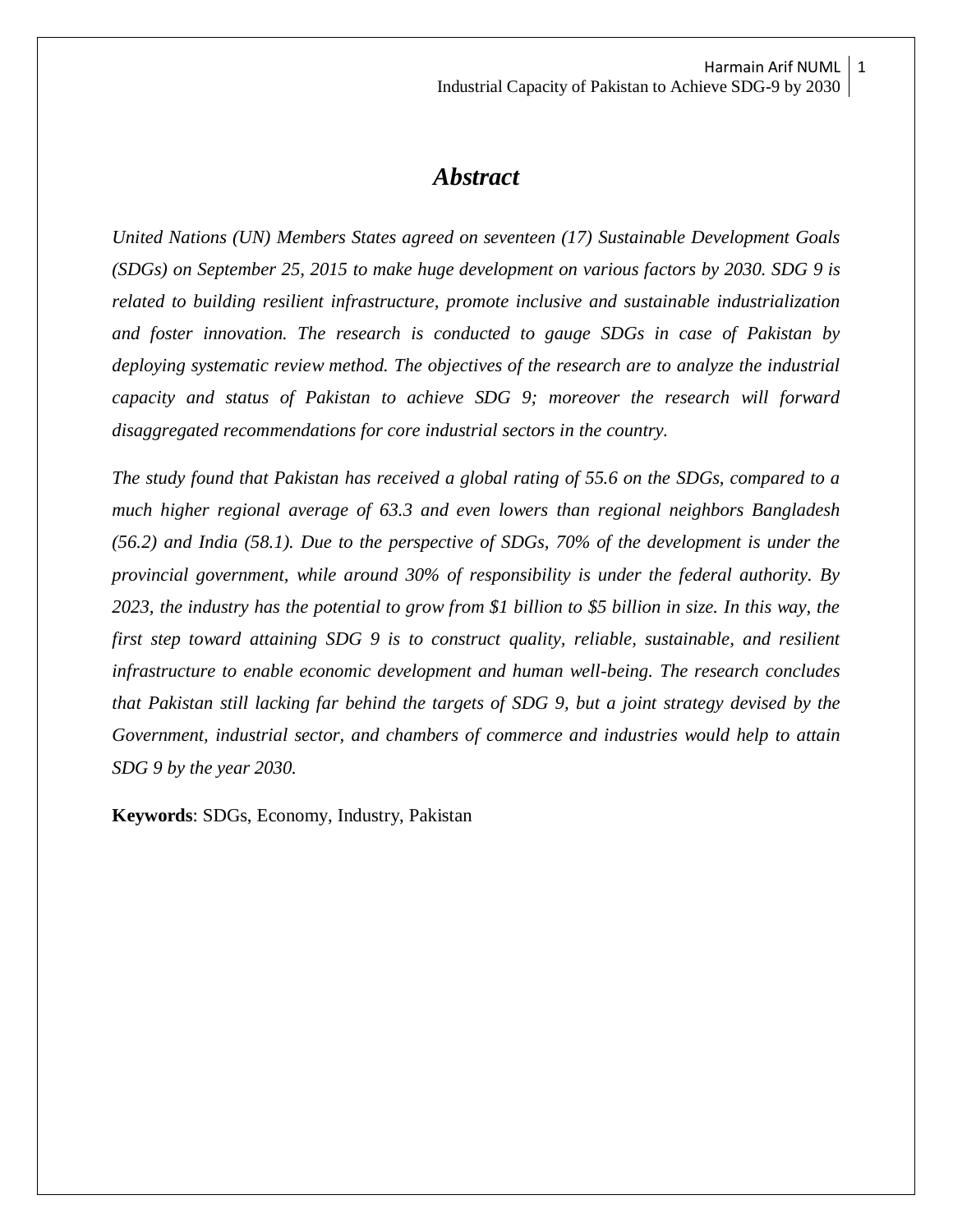#### **Industrial Capacity of Pakistan to Achieve SDG-9 by 2030**

No society can be termed as 'modern society' without providing justice to its members. Besides justice various other factors are also needed to establish modern societies. These factors encompass reducing poverty, combating inequality and improving environment etc. The imperativeness of these factors can be seen by observing that the United Nations (UN) Members States agreed on seventeen (17) Sustainable Development Goals (SDGs) on September 25, 2015 to make huge development on the said factors by 2030.

SDGs, sometimes also known as the Global Goals, are a set of global goals aimed at ending poverty, protecting the environment, and promoting peace and prosperity for all people. These 17 goals build on the Millennium Development Goals (MDGs) while also addressing new concerns such as climate change, economic inequality, innovation, sustainable consumerism, peace, and justice. The goals are interwoven, and achieving one often entails dealing with problems that are more often associated with the other.

The SDGs encourage teamwork and pragmatism to make the best judgments possible now to improve the lives of future generations in a sustainable manner. They established defined standards and benchmarks for all countries to adhere to, depending on their own interests as well as global environmental issues. The SDGs are a non-discriminatory agenda. They target the root causes of poverty and bring people and the environment together to make a positive effect. "The vow to leave no one behind, as well as poverty eradication, are at the heart of the 2030 Agenda. The SDGs are a bold commitment to finish what we started and address some of the world's most pressing challenges. All 17 Goals are interconnected, which means that success in one affect success in others. For example, dealing with the threat of climate change affects how we manage our fragile natural resources, achieving gender equality or better health aids poverty eradication, and fostering peace aids poverty eradication.

SDG-9 is based on three interconnected pillars: framework, industry, and advancement, all of which aim to achieve a socially comprehensive and naturally reasonable financial turn of events.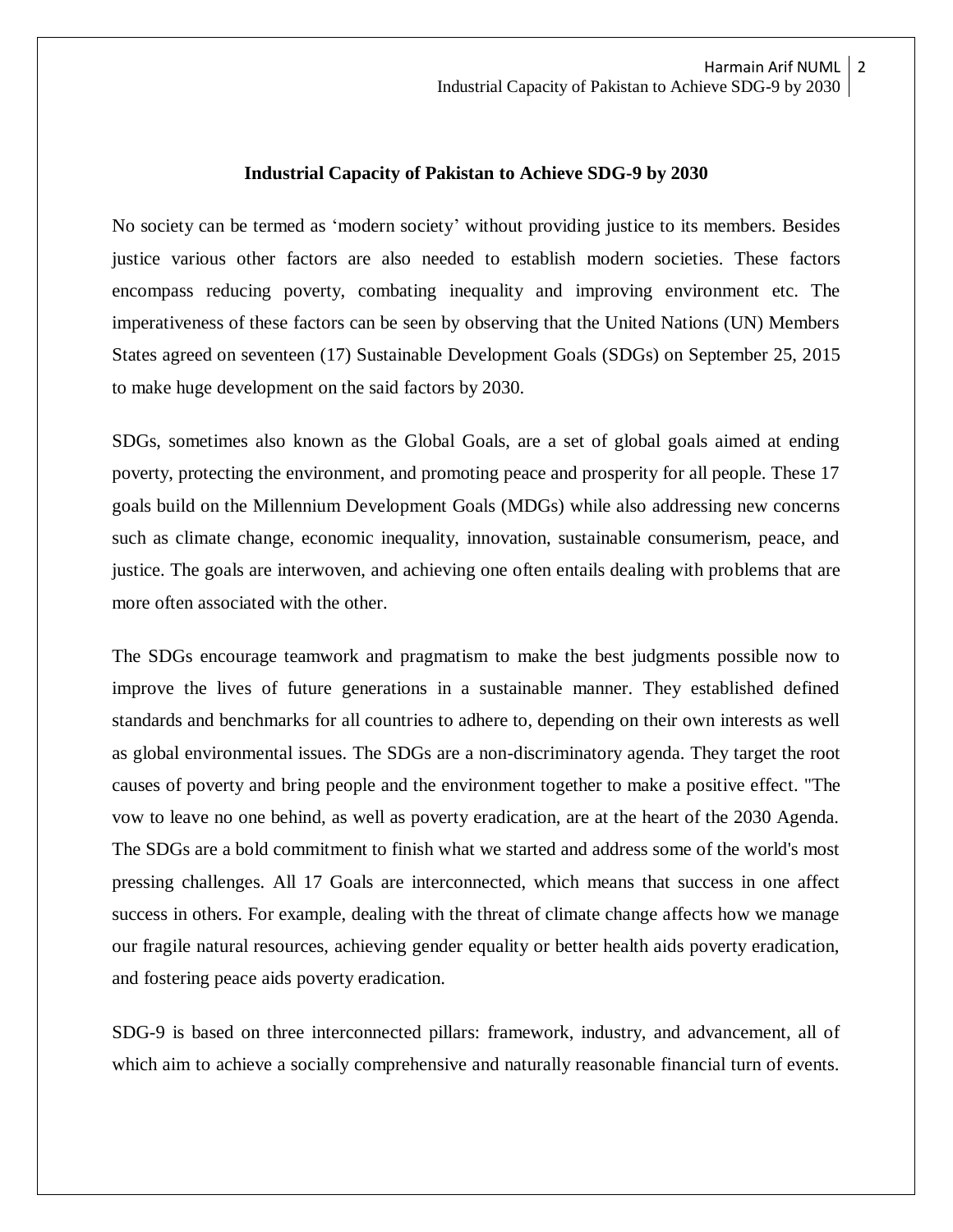Meeting on the SDG 9 by 2030 will necessitate overcoming asset imperatives, building and reinforcing agricultural nations' abilities, and investigating inventive apologies.

Innovative development is critical for finding long-term solutions to financial and environmental problems, such as creating new jobs and increasing energy productivity. Growing manageable businesses and investing in logical exploration and development are both extremely important ways to work with a reasonable turn of events.

In Pakistan, multiple subjects, such as health, education, and transportation, were devolved to the provincial government after the 18th amendment, and due to the perspective of SDGs, 70 percent of the development is under the provincial government, while around 30 percent is under federal authority. Other SDGs are intertwined with this target, such as industrialization is linked to SDGs 8 and 11 (decent jobs and decent work), while SDGs 8 and 11 (decent work and decent work) are linked to this target (sustainable cities and communities).

However, as global population has increased, demand for energy accessibility has risen exponentially, and where populations increase, supplies of energy have not kept up with growing demand. Pakistan has experienced this conundrum first-hand as it persistently encounters a limited and uneven supply of energy. Less attention has been devoted to finding solutions for Pakistan's energy predicament—solutions that are integral to unlocking the potential of this young (1947) and vibrant nation.

Affordable and Clean Energy; Decent Work and Economic Growth; and Responsible Consumption and Production are dependent on five processes:

- i. Upgrading energy sector by attracting sector specific investment;
- ii. Bringing macroeconomic stability to Pakistan, create effective, strong and supportive financial institutions for attracting investment;
- iii. Improving transport infrastructure for efficient links with national and international markets;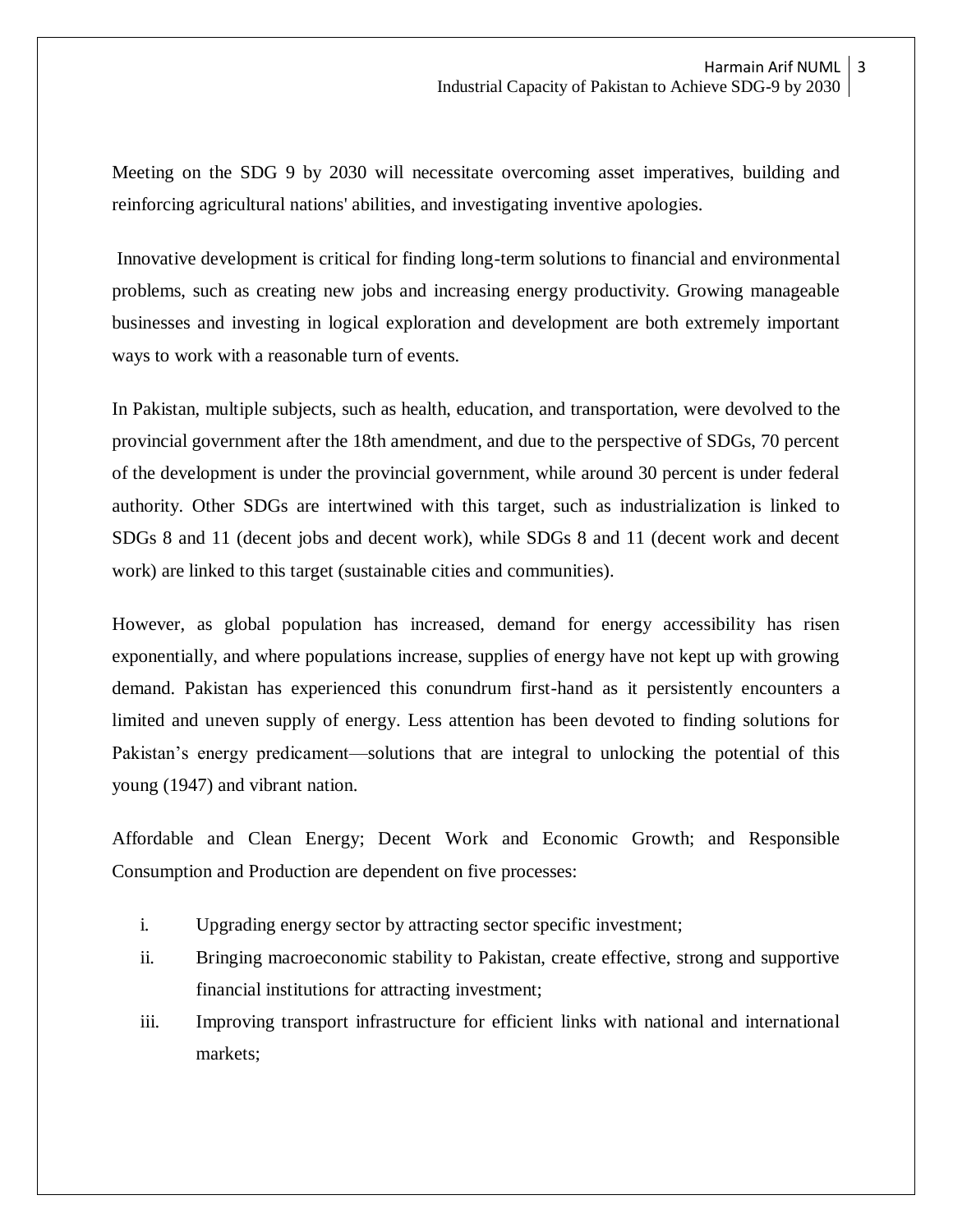- iv. Greening of the industrial and agricultural production processes for reduced emissions;
- v. Channeling scientific research at higher education centers towards SDGs implementation.

# **SDG 9 Interlinked with other Goals:**

SDG 9 is also linked to a number of other goals and targets, including industry-related targets for job creation, sustainable livelihoods, and food security, as well as the delivery, distribution, and consumption of energy, food, water, and housing, and access to ICTs is required to achieve:

- SDG 3 through health (mobile health) and e-health, which can enable community health practitioners to provide better treatment at lower costs, improved access to electricity, transportation, and modern ICT provides considerable health benefits.
- SDG 5 Women's empowerment can be boosted by improved Internet access and supporting technologies, which can help close the gender digital divide, which is a major barrier to women's participation in the digital economy. In urban impoverished areas, women are currently 50% less likely than men to be online
- SDG 4 quality education
- SDG 8 reduced disparities and
- SDG 10 reduced poverty.

The first five "outcome targets" are to develop sustainable, resilient, and inclusive infrastructures; promote inclusive and sustainable industrialization; increase access to financial services and markets; upgrade all industries and infrastructures for sustainability, and enhance research and upgrade industrial technologies.

Pakistan received a global rating of 55.6 on the SDGs, compared to a much higher regional average of 63.3 and even lowers than regional neighbors Bangladesh (56.2) and India (58.1). As a result, according to July 2017 data, the country ranks 122 out of 157 countries on the SDG index, behind Bangladesh at 120 and India at 116. The good news is that its readiness to meet 2030 ambitions is among the best in the world. At the federal level, however, three separate SDG units have been established: one at the Prime Minister's Office, another at parliament led by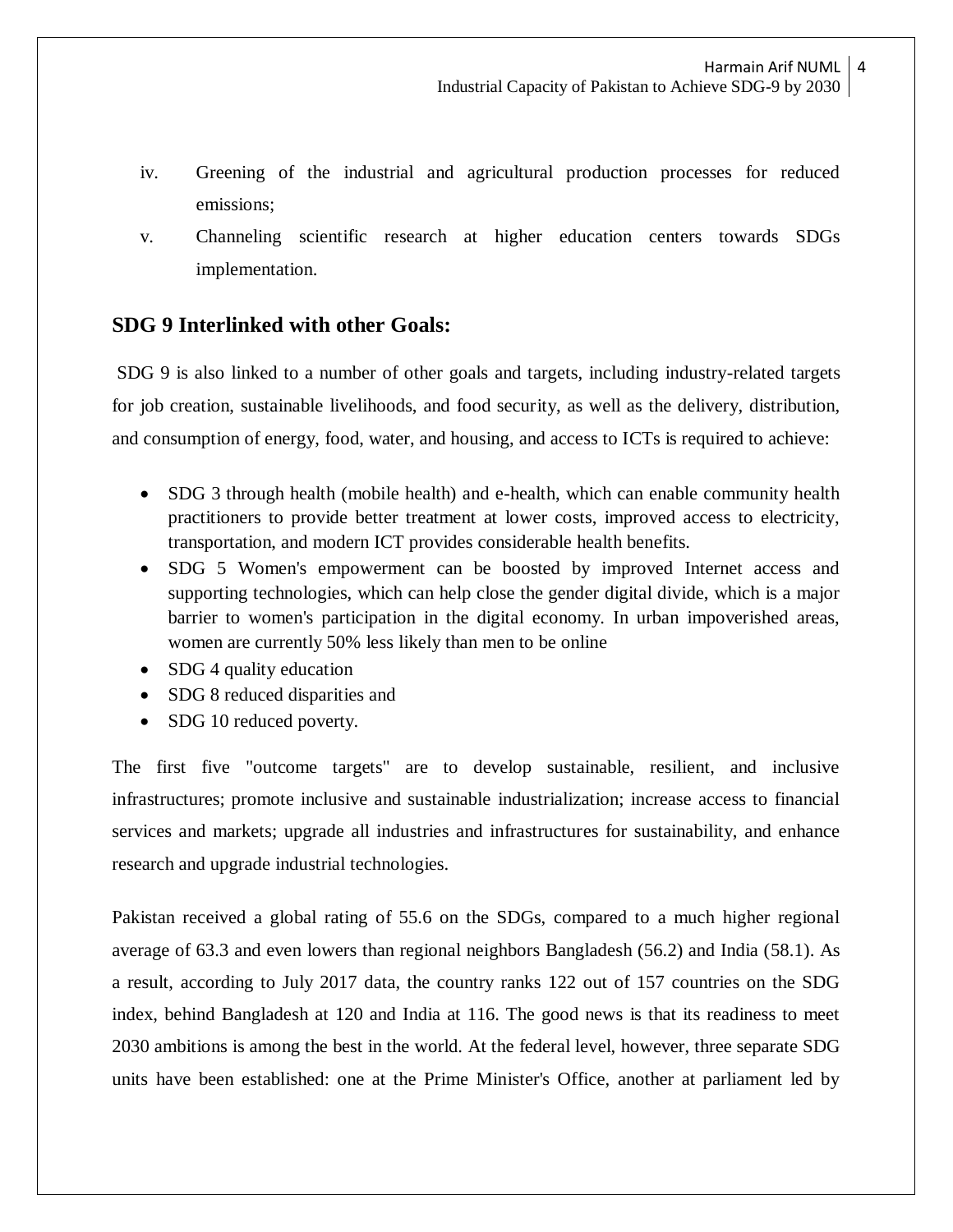Speaker Ayaz Sadiq, and a third at the Planning Commission, with no internal policy coordinating interface.

There is little to no information regarding the outcome of the spending by MPs, the majority of whom are members of the ruling party, and there are fiduciary issues because this money is spent outside of the traditional financial regulatory structure. The mission for SDG implementation has been taken to the grassroots level through the local government (LG) system — for bottom-up involvement and target implementation as majority coverage areas have been devolved to the provinces — and onwards to the district level, which is a positive step forward. Despite economic and financial difficulties, Pakistan will continue to work toward achieving the SDGs through innovative, targeted, and focused social, economic, and environmental implementation strategies. Partnerships and close collaboration with a wide range of governmental, private, civil society, and media actors will continue to be important features of the implementation plan, supported by regional and international support. Harnessing technology and mobilizing financing are all important aspects of the implementation plan.

### **SDG 9's Interlink to other SDGs for Industrial Development**

SDG 9 is linked to a number of other goals and targets, including industry-related targets for job creation, sustainable livelihoods, and food security, as well as the delivery, distribution, and consumption of energy, food, water, and housing, and access to ICTs is required to achieve SDG 4 (quality education), SDG 8 (reduced disparities), and SDG 10 (reduced poverty).

## **Connection to SDG 3**

#### Through health

(mobile health) and e-health, which can enable community health practitioners to provide better treatment at lower costs, improved access to electricity, transportation, and modern ICT provides considerable health benefits.

#### **Connection to SDG 5**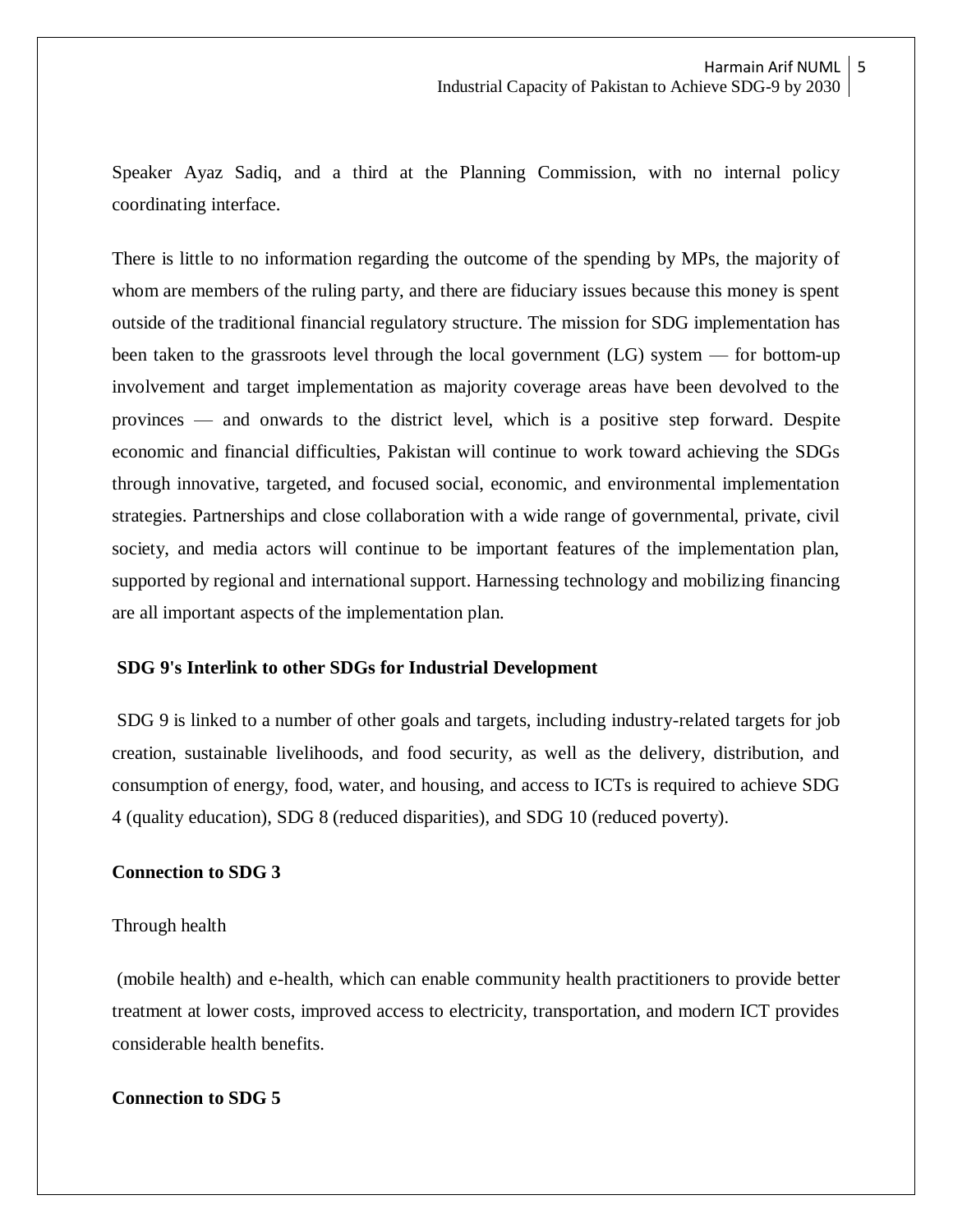Women's empowerment can be boosted by improved Internet access and supporting technologies, which can help close the gender digital divide, which is a major barrier to women's participation in the digital economy. In urban impoverished areas, women are currently 50% less likely than men to be online.

#### **Challenges in Achieving SDG 9**

The Pakistan index of SDG 9 is still going to decline. After the 18th amendment, multiple subjects like health, education, and transport devolved to the provincial government. Due to the perspective of SDGs, 70% of the development is under the provincial government while around 30% of responsibility is under the federal authority. So how can Pakistan achieve its SDG 9 target?

One issue is the need for developing countries to enhance Internet access for micro and small businesses. Because of difficulties such as price, poor ICT literacy rates, inadequate local content, and a lack of trust, the Review observes that access does not always translate into use. Individuals and businesses can benefit from enhanced access by improving their ICT skills, providing relevant Internet content, enhancing regulatory frameworks, and increasing trust.

Another issue is insufficient transportation, which leads to greater trading costs, lower export competitiveness, and less attraction for foreign direct investment (FDI), especially in landlocked developing countries (LLDCs). To overcome this obstacle, transit collaboration, multimodal transportation, transportation corridors, and effective transit facilities are required. Furthermore, in rural areas insufficient access to infrastructure, particularly transportation, electricity, and energy, stymies development, diversification, and value addition in agriculture and agroindustry.

According to the SDG Progress Report, global R&D expenditure has increased, with investments in R&D accounting for 1.7 percent of global GDP in 2014. However, significant disparities exist among regions. R&D spending in rich countries was 2.4 percent of GDP, 1.2 percent in developing countries, and 0.3 percent in LDCs, for example. There are major disparities in terms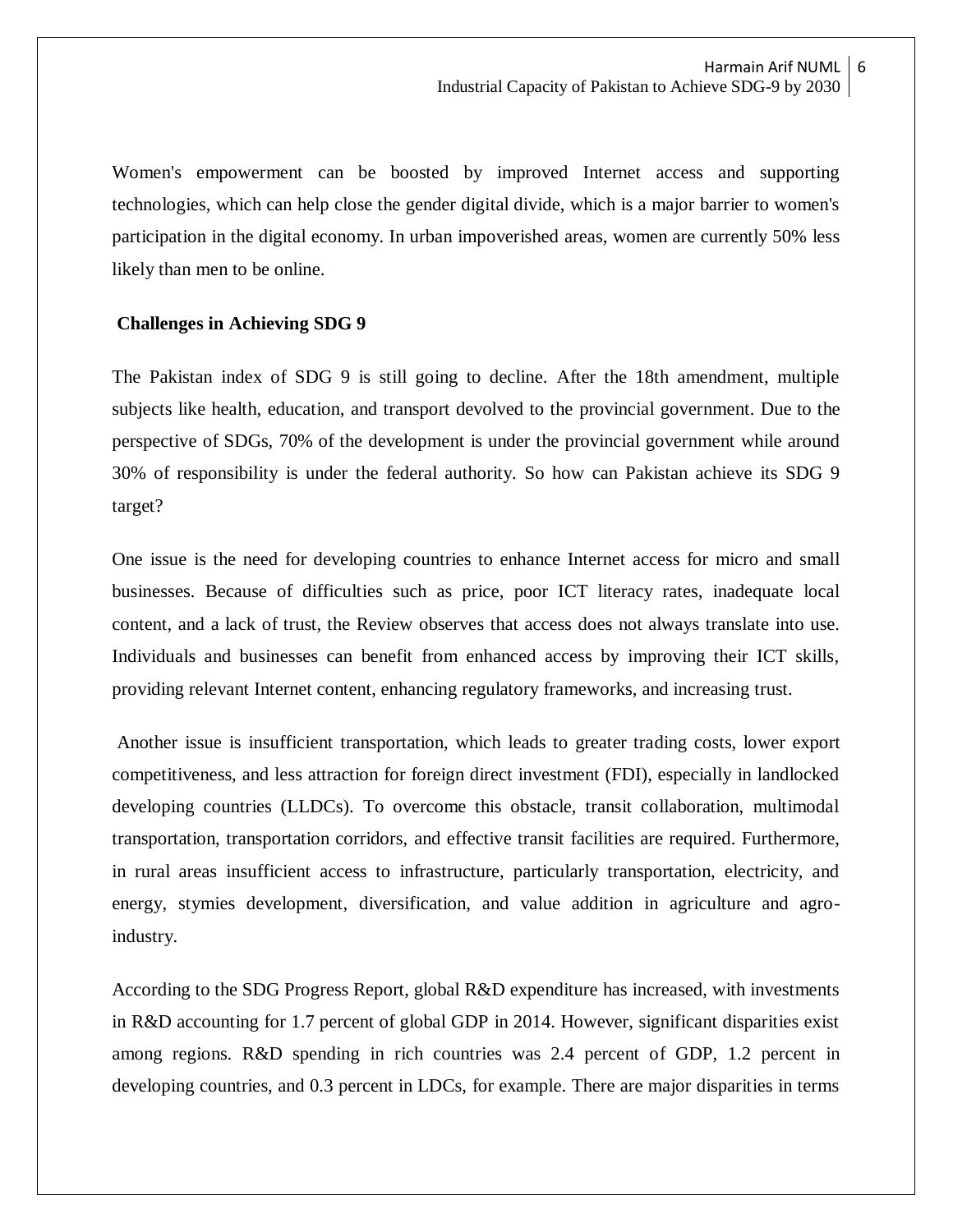of the number of researchers per million inhabitants, with a global average of 1,098 researchers in 2014, 3,739 in rich countries, and only 63 in LDCs.

#### **Political Obligation to Strategic Intelligence for Sustainable Development**

The Pakistan government should pass the bill with a goal 9 for the execution of the 2030 Agenda: the public authority ought to emphasize through the bill that Pakistan will carry out the 2030 Agenda to accomplish monetarily, socially, and naturally supportable improvement through a lucid approach broadly and universally. Execution will be directed by the Agenda's 'leave nobody behind the guideline.

Pakistan should take some steps like Bangladesh among the 17 targets, Bangladesh already is in a very good position in 8. For monitoring sustainable development targets, Bangladesh has created an online tool namely "SDG Tracker" for its initiative as the first country. Through this tool, the Prime Minister is directly supervising all actions about the implementation of SDGs. Apart from ensuring transparency and accountability in the implementation of development activities, field-level development progress is being monitored by this tool.

The analytical approach for this paper is based on the assumption that all goals and associated targets in the 2030 Agenda are, to a greater or lesser extent, interdependent. For example, eradicating poverty (Sustainable Development Goal 1) and promoting healthy lives (Sustainable Development Goal 3) are closely linked with each other, and cannot be viewed separately as individual targets. Such interdependencies need to be taken into account when considering alternative paths for the implementation of the Goals because achieving one goal will help in achieving other closely linked goals. In addition, the lack of attainment of some goals may create bottlenecks for attaining other goals, and such obstacles need to be considered in national frameworks for the implementation of 2030 Agenda

#### **SDG 9 Progress in Pakistan**

Pakistan has set goals to increase value-added manufacturing from 13.56 percent of GDP to 16 percent of GDP, increase manufacturing employment from 15 to 18 percent, increase the value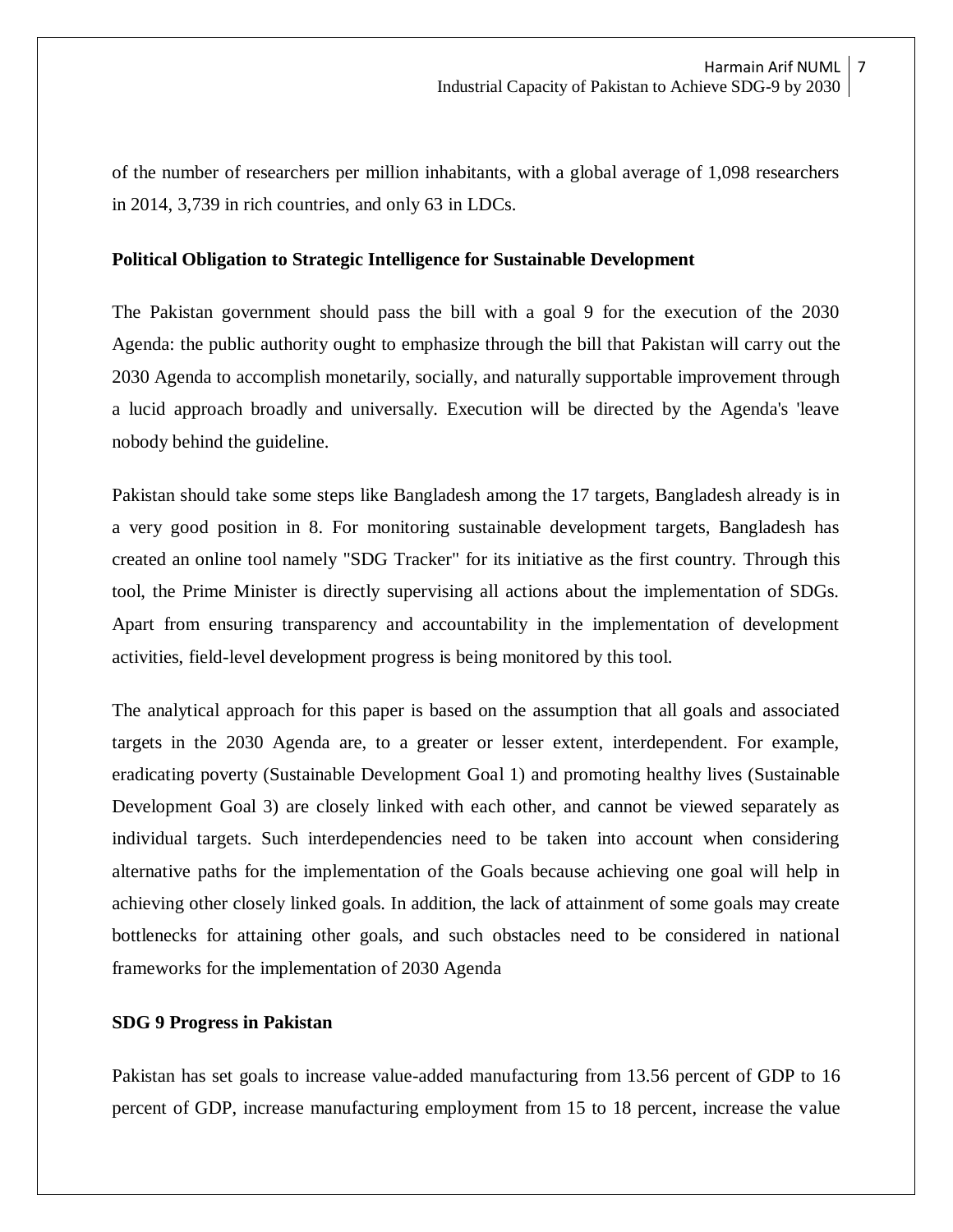of small-scale industries from 8.4 to 12 percent, and increase R&D spending from 0.2 to 2% of GDP. The National Energy Efficiency and Conservation Act 2016 and the Balochistan Mass Transit Authority Act 2017 were both passed to help achieve progress on SDG 9. The first act establishes institutions and establishes methods and procedures to ensure effective energy conservation and efficient use in Pakistan, while the second is a project under the China Pakistan Economic Corridor (CPEC). Policy intervention is another option to consider. For the successful execution of SDG 9, Pakistan has developed three policies: the Digital Pakistan policy, the National Transport Strategy, and the refurbishing of new special economic zones (SEZs) under the new industrial policy. Finally, expanding the freelancing industry is the most important strategy for achieving SDG 9 targets. By 2023, the industry has the potential to grow from \$1 billion to \$5 billion in size.

Figure: Industry (including construction), value added (% of GDP)



*Source: World Bank, 2021*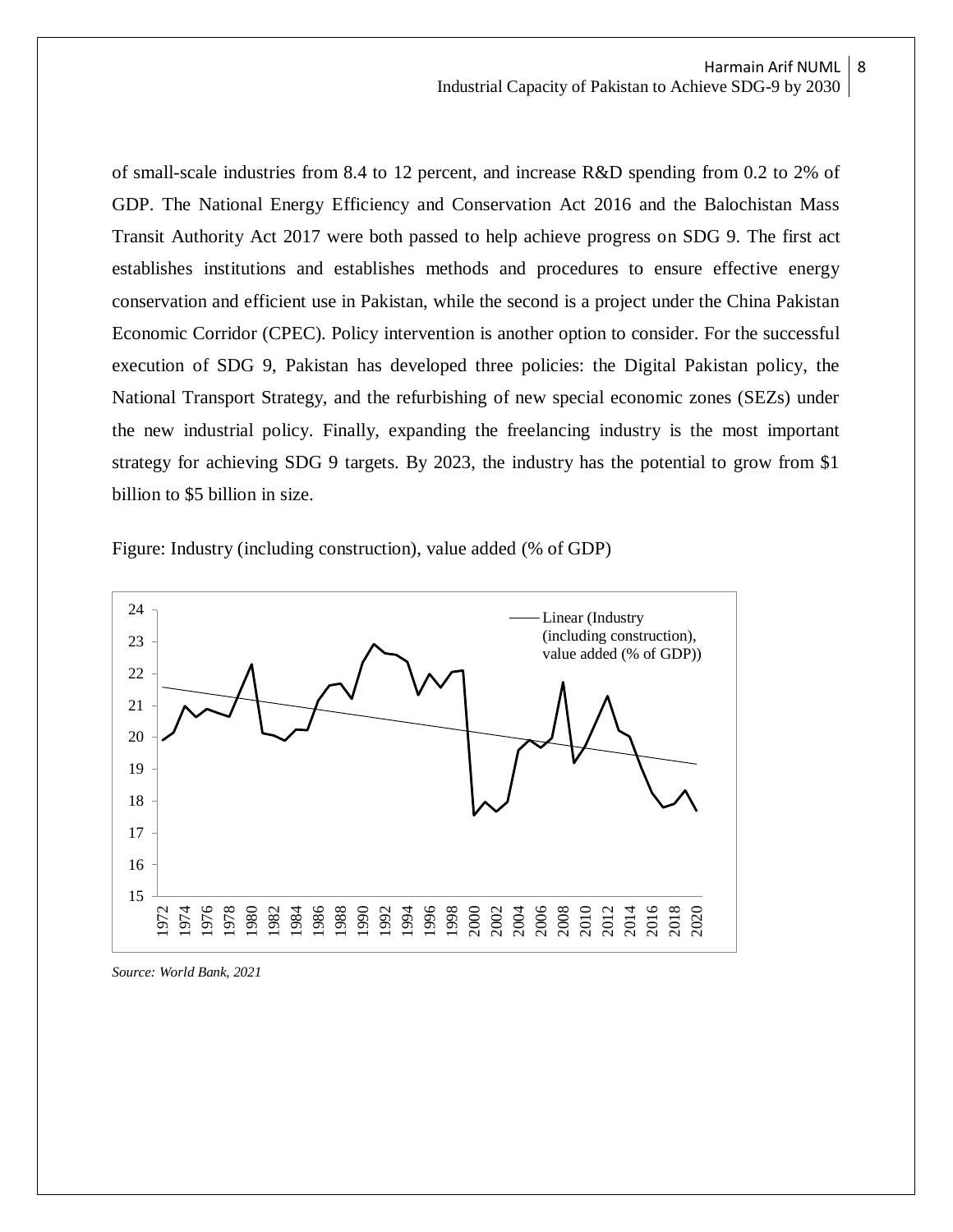## **Conclusion:**

SDG-9 is the one the SDGs that will be reviewed by the 2017 session of High level Political Forum on Sustainable Development (HLPf), which is convening under the theme 'Eradicating poverty and promoting prosperity in a changing world' from 10-19 July 2017. In addition to SDG 9, the HLPf will review six other SDGs. SDG 1 (no poverty), SDG 2 (zero hunger), SDG 3(good health and well being), SDG 5 (gender equality), SDG 14 (life below water), and SDG 17 (partnership for goals). While SDG 9 implementation is progressing in many areas, more resources and capacity are needed in developing countries. Areas where more progress can be made, as well as on: policy coherence among development, infrastructure, industrialization and STI; integrated national policy approaches; and the identification of gaps and successes. National experiences with adopting advanced technologies and infrastructures, and the role of international collaboration in this regard, will help advance SDG 9 and related Goals and targets, motivate increased public and private sector investment.

For the thermal energy sector, imported oil is needed to keep this energy sector running. Huge and long-term debts are being arranged to add LNG to energy-mix for thermal power generation. Future investment from China is expected under CPEC in coal-run thermal plants. Under hydropower, various dams are under construction in the northern mountainous areas; these could take another five to ten years to complete.

#### **How to Achieve Goal 9 of the Sustainable Development Goals?**

To ensure that future generations inherit a better world, governments, the commercial sector, civil society, and individuals must work together to achieve SDG 9. SDG 9 implementation will necessitate considerable infrastructure and innovation expenditures. While progress has been made, SDG 9 will require much more funding and expenditures.

• In Pakistan, the first step toward attaining SDG 9 is to construct quality, reliable, sustainable, and resilient infrastructure to enable economic development and human well-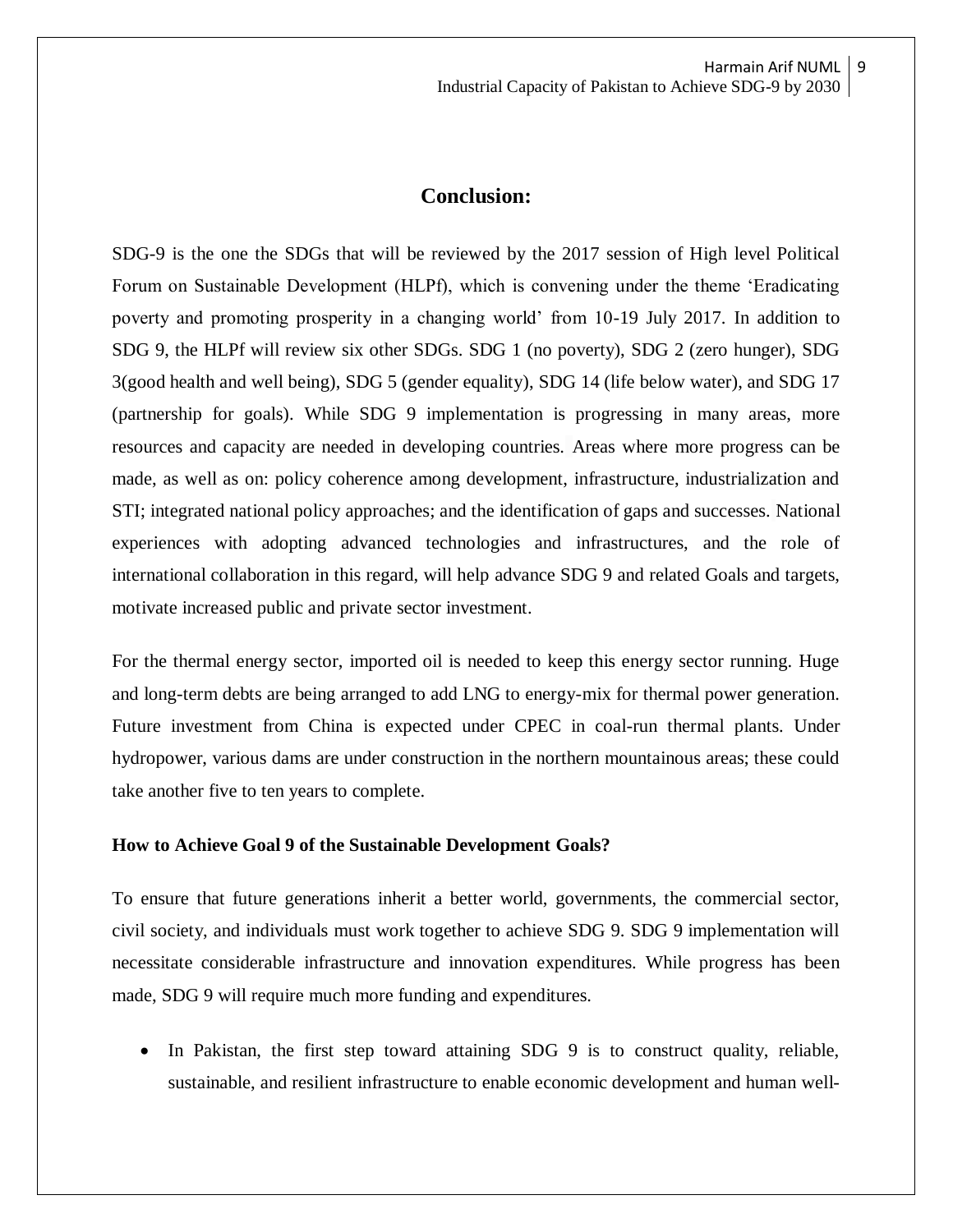being. This must be done with a focus on providing all people with affordable and equitable access. Pakistan can promote inclusive and sustainable industrialization as a result, increasing the industry's share of employment and GDP.

- Second, Pakistan should improve small-scale industrial and other enterprises' access to financial services and markets, including affordable credit and integration into value chains and markets. The number of research papers published will skyrocket if scientific research is improved, industry technical skills are upgraded, and innovation is encouraged. Industrial diversification will also provide value to other commodities by promoting homegrown technology.
- Finally, major growth in communication and information technology access can bring internet access to Pakistan's underdeveloped areas.

A cornerstone of implementing the SDG goals is building on existing alliances and forging new partnerships, leveraging technology, and mobilizing innovative sources of finance. Hence, partnerships with a broad array of stakeholders including the private sector and the civil society, supported by the international community, will continue to guide this process. The government of Pakistan should be undertaking deep structural reforms to place Pakistan on the path towards sustainable development, whereby the most vulnerable segments of society will protect, and development is inclusive. The Government should commit to harnessing the potential of our youth, leveraging the opportunities through innovative financing, making use of technologies, partnerships, and cross-sectoral innovations to ensure that they deliver on their commitments and create a solid foundation that enables sustainable national development, regional growth and global prosperity.